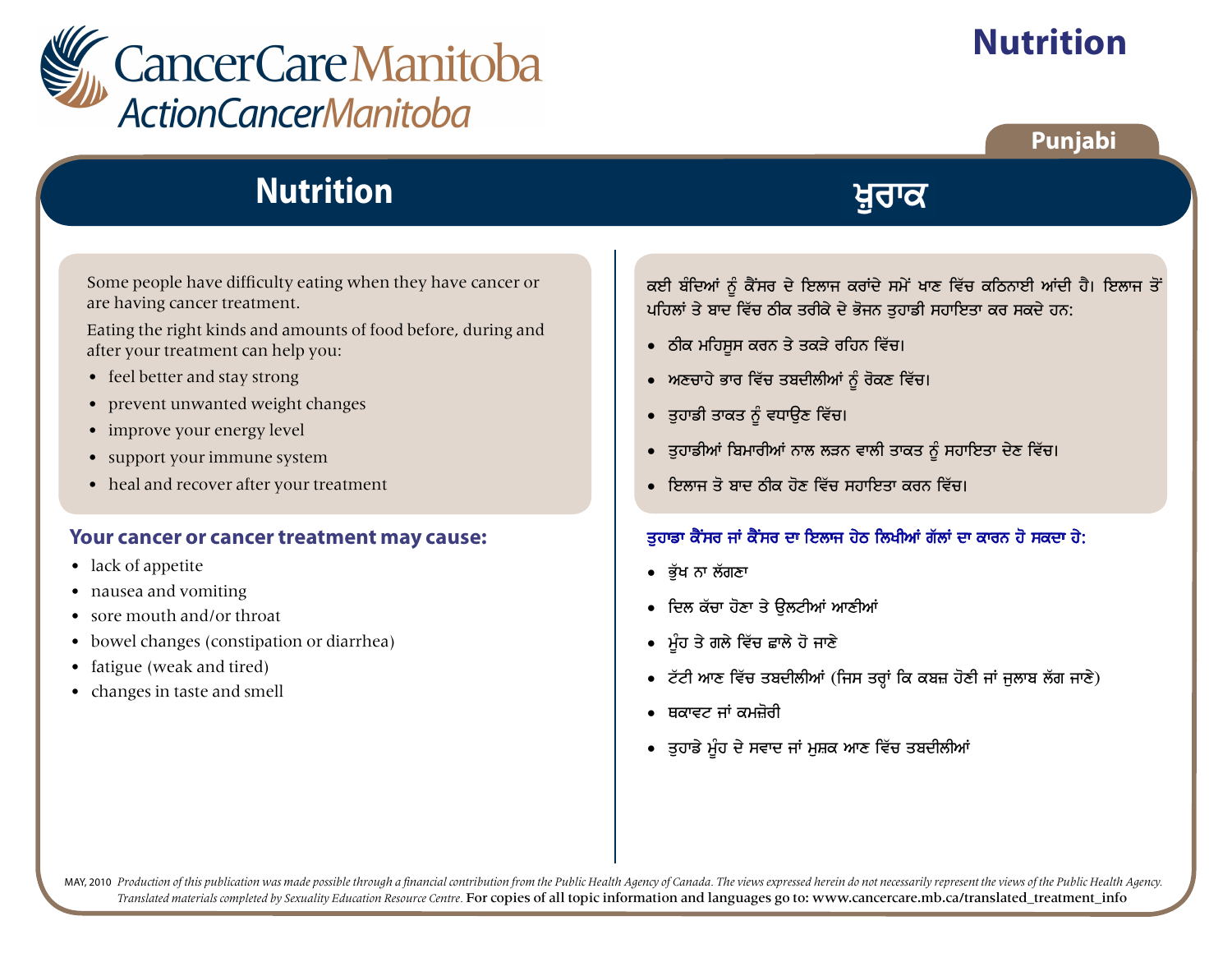

#### **To help you eat better:**

- Try five to six small meals a day instead of three large ones. This will provide you with energy throughout the day.
- Try a variety of foods. Food that didn't taste good before, might taste better now.
- Stock your pantry and freezer with favourite and easy to prepare foods such as canned soup, pudding, canned fish, cheese, eggs, yogurt, cottage cheese, cereal, milk and bread. Family and friends may be able to help you do this.
- Stay as active as possible. Even a short walk each day may help improve your appetite.

#### **Ideas to add extra calories:**

- Add whole milk or cream to: cereal, cream soups, milkshakes, pudding, custard, mashed potatoes and cheese sauces.
- Snack on dried fruit, cereal, yogurt, ice cream or milkshakes.
- Add extra butter, margarine, vegetable oil, sauces or gravy to mashed potatoes, bread, pasta, rice, cooked vegetables, hot cereals and soups.
- Try ready to drink liquid nutritional supplements (e.g. Boost, Ensure). They are easy to use and high in protein, calories, vitamins and minerals.
- Talk to a registered dietitian at CancerCare Manitoba for other food choices and ideas.

#### ਤੁਹਾਨੂੰ ਠੀਕ ਖਾਣਾ ਖਾਣ ਵਿੱਚ ਸਹਾਇਤਾ ਕਰਨ ਲਈ:

• ਦਿਨ ਵਿੱਚ 3 ਵਾਰੀ ਢਿੱਡ ਭਰ ਕੇ ਖਾਣ ਦੀ ਬਜਾਏ 5 ਜਾਂ 6 ਵਾਰੀ ਥੋੜਾ ਥੋੜਾ ਖਾਓ। ਇਹਦੇ ਨਾਲ ਤਹਾਨੂੰ ਸਾਰਾ ਦਿਨ ਤਾਕਤ ਮਿਲੇਗੀ।

ਖ਼ੁਰਾਕ

**Punjabi**

- ਭਾਂਤ-ਭਾਂਤ ਦੇ ਖਾਣੇ ਖਾਓ। ਜਿਹੜਾ ਖਾਣਾ ਤੁਹਾਨੂੰ ਪਹਿਲਾਂ ਚੰਗਾ ਨਹੀਂ ਲੱਗਦਾ ਸੀ ਸ਼ਾਇਦ ਹੁਣ ਸਵਾਦ ਲੱਗੇ।
- ਘਰ ਵਿੱਚ ਸਖਾਲੇ ਤਰੀਕੇ ਨਾਲ ਬਨਾਣ ਵਾਲੇ ਖਾਣੇ ਰੱਖੋ ਜਿਸ ਤਰਾਂ ਕਿ ਫਰੋਜ਼ੲਨ ਖਾਣੇ ਸਖਾਲੇ ਤਰੀਕੇ ਨਾਲ ਬਨਾਣ ਵਾਲੇ ਖਾਣੇ, ਜਿਸ ਤਰ੍ਹਾਂ ਕਿ ਡੱਬੇ ਦੇ ਸੁਪ, ਪਡਿੰਗ, ਮੱਛੀ, ਅੰਡੇ, ਦਹੀਂ, ਕਾਟੇਜ ਚੀਜ਼. ਸੀਰੀਅਲ ਅਤੇ ਡਬਲਰੋਟੀ ਆਦਿ
- ਆਪਣੇ ਆਪ ਨੂੰ ਚੁਸਤ ਰੱਖੋ। ਥੋੜੀ ਜਿਹੀ ਸੈਰ ਵੀ ਤੁਹਾਡੀ ਭੁੱਖ ਲੱਗਣ ਵਿੱਚ ਸਹਾਇਤਾ ਕਰ ਸਕਦੀ ਹੈ।

#### ਜ਼ਿਆਦਾ ਕੈਲਰੀਆਂ ਲੈਣ ਦੇ ਵਸੀਲੇ:

- ਆਪਣੇ ਸੀਰੀਅਲ, ਸੁਪ, ਮਿਲਕਸ਼ੇਕ, ਕਸਟਰਡ, ਚੀਜ਼ ਦੇ ਸਾਸ, ਮੈਸ਼ ਕੀਤੇ ਆਲੂਆਂ ਵਿੱਚ ਪੂਰੇ ਦੱਧ ਦੀ ਵਰਤੋ ਕਰੋ।
- ਆਪਣੇ ਸਨੈਕ ਵਿੱਚ ਸੱਕੇ ਫ਼ਲ, ਦਹੀਂ, ਆਇਸਕਰੀਮ ਜਾਂ ਮਿਲਕ ਸ਼ੇਕ ਦਾ ਵਰਤੋਂ ਕਰੋ।
- ਆਪਣੇ ਭੋਜਨ ਵਿੱਚ ਵਧੇਰੇ ਮੱਖਣ, ਮਾਰਜਰੀਨ ਜਾਂ ਤੇਲ ਵਰਤੋ। ਜਿਸ ਤਰ੍ਹਾਂ ਕਿ ਡਬਲਰੋਟੀ ਤੇ ਸੇਂਵੀਆਂ, ਚੋਲਾਂ, ਸਬਜ਼ੀ,ਦਲੀਏ ਜਾਂ ਸਪ ਵਿੱਚ ਘਿਓ ਪਾਓ।
- ਤਾਕਤ ਵਧਾੳਣ ਵਾਲੇ ਤਰਲ ਪਦਾਰਥ ਆਦਿ ਵਰਤੋਂ ਜਿਵੇਂ ਬੁਸਟ ਤੇ ਐਨਸਿਓਰ । ਇਹ ਪੋਟੀਨ, ਕੈਲਰੀਆ, ਵਿਟਾਮਿਨ ਤੇ ਧਾਤਾਂ ਨਾਲ ਭਰੇ ਹੁੰਦੇ ਹਨ।
- ਹੋਰ ਤਰ੍ਹਾਂ ਦੇ ਖਾਣਿਆਂ ਦਾ ਪਤਾ ਕਰਨ ਲਈ ਕੈਂਸਰ ਕੇਅਰ ਮੈਨੀਟੋਬਾ ਦੇ ਰਜਿਸਟਰਡ ਖੁਰਾਕ ਮਾਹਰ (Dietitian) ਨਾਲ ਸੰਪਰਕ ਕਰੋ।

MAY, 2010 Production of this publication was made possible through a financial contribution from the Public Health Agency of Canada. The views expressed herein do not necessarily represent the views of the Public Health Ag *Translated materials completed by Sexuality Education Resource Centre.* For copies of all topic information and languages go to: www.cancercare.mb.ca/translated\_treatment\_info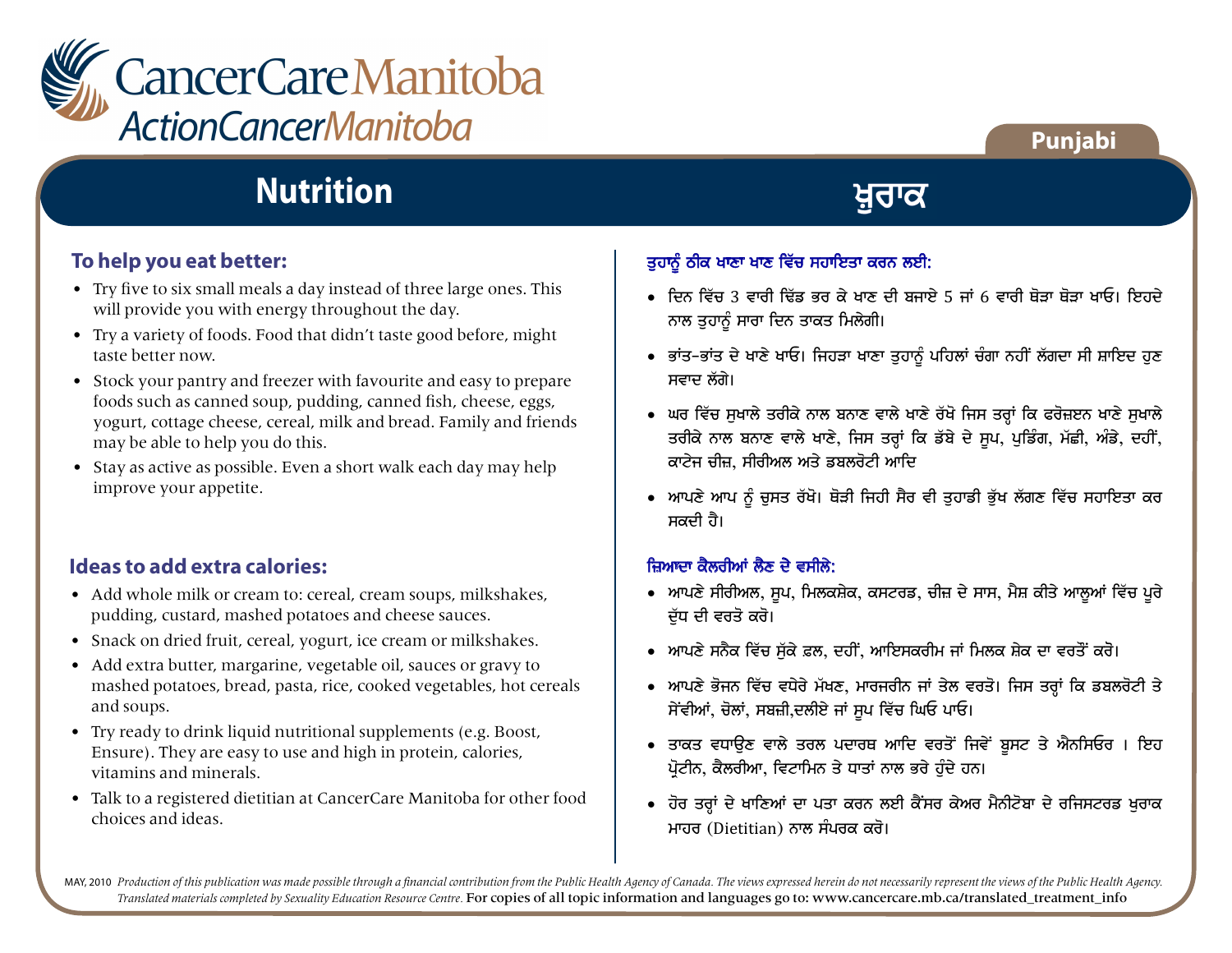

#### **Ideas to add extra protein:**

- Add grated cheese to soup, mashed potatoes, vegetable sauces and casseroles.
- Snack on hard cheese, cottage cheese, nuts, seeds, eggs and canned fish.
- Add peanut butter or other nut butters to sliced fruit, toast, muffins, crackers, ice cream and milkshakes.
- Talk to a registered dietitian at CancerCare Manitoba for other food choices and ideas.

#### **Fluids are important for your body to function well**

- If you don't drink enough fluids you may feel tired, lightheaded and/or sick to your stomach.
- If you are losing weight choose fluids that contain calories such as: milk, juice, milkshakes or liquid nutritional supplements (e.g. Boost, Ensure).
- Drink less fluid with your meals if you feel full quickly.

#### ਵਧੇਰੇ ਪ੍ਰੋਟੀਨ ਲੈਣ ਲਈ ਸੁਝਾਵ:

• ਸੁਪ, ਆਲੂ, ਸਬਜ਼ੀਆਂ, ਮਾਸ ਤੇ ਹੋਰ ਭੋਜਨਾ ਵਿੱਚ ਕਦੁਕਸ ਕਰਕੇ ਚੀਜ਼ (Cheese) ਮਿਲਾਓ।

ਖ਼ੁਰਾਕ

- ਦਿਨ ਵਿੱਚ ਥੋੜਾ-ਥੋੜਾ ਚੀਜ਼, ਕਾਟੇਜ ਚੀਜ਼ (Cottage cheese), ਗਿਰੀਆਂ (Nuts), ਬੀਜ ਅੰਡੇ ਜਾਂ ਡੱਬੀ ਦੀ ਮੱਛੀ ਖਾਓ।
- ਟੋਸਟ, ਮਫਨ, ਕੱਟੇ ਹੋਏ ਫ਼ਲ, ਕਰੈਕਰਜ਼, ਆਈਸ ਕਰੀਮ ਜਾਂ ਮਿਲਕ ਸੇਕ ਵਿੱਚ ਪੀਨਟ ਬਟਰ (Peanut Butter) ਜਾਂ ਹੋਰ ਨਟਜ਼ ਮਿਲਾ ਲਓ।
- ਹੋਰ ਭੋਜਨਾ ਦੀ ਜਾਂਚ ਲਈ ਕੈਂਸਰ ਕੇਅਰ ਮੈਨੀਟੋਬਾ ਦੀ ਖਰਾਕ ਮਾਹਰ (Dietitian) ਨਾਲ ਸੰਪਰਕ ਕਰੋ।

#### ਤੁਹਾਡੇ ਸਰੀਰ ਨੂੰ ਠੀਕ ਤਰ੍ਹਾਂ ਕੰਮ ਕਰਨ ਲਈ ਪਾਣੀ ਦੀ ਬਹੁਤ ਲੋੜ ਹੈ:

- ਜੇ ਤੁਸੀ ਪਾਣੀ, ਜੂਸ, ਦੁੱਧ ਆਦ, ਲੋੜੀਂਦੀ ਮਾਤਰਾ ਵਿੱਚ ਨਹੀਂ ਪੀਦੇਂ ਤਾਂ ਤੁਹਾਨੂੰ ਥਕਾਣ, ਚੱਕਰ ਜਾਂ ਢਿੱਡ ਵਿੱਚ ਗੜਬੜ ਅਨਭਵ ਹੋਵੇਗੀ।
- ਜੇ ਤਹਾਡਾ ਭਾਰ ਘਟ ਰਿਹਾ ਹੈ ਤਾਂ ੳਹ ਚੀਜ਼ਾਂ ਪੀਓ ਜਿਨ੍ਹਾਂ ਵਿੱਚ ੜਧੇਰੇ ਕੈਲਰੀਆਂ ਹਨ ਜਿਵੇਂ ਕਿ ਦੁੱਧ, ਜੂਸ, ਮਿਲਕਸ਼ੇਕ ਤੇ ਹੋਰ ਤਾਕਤ ਵਾਲੇ ਤਰਲ ਪਦਾਰਥ ਜਿਸ ਤਰ੍ਹਾਂ ਬੁਸਟ, ਐਨਸਿਓਰ ਆਦਿ।
- ਜੇ ਤਹਾਡਾ ਪੇਟ ਛੇਤੀ ਭਰ ਜਾਂਦਾ ਹੈ ਤਾਂ ਖਾਣੇ ਨਾਲ ਪਾਣੀ ਘਟ ਪੀਓ।

MAY, 2010 Production of this publication was made possible through a financial contribution from the Public Health Agency of Canada. The views expressed herein do not necessarily represent the views of the Public Health Ag *Translated materials completed by Sexuality Education Resource Centre.* For copies of all topic information and languages go to: www.cancercare.mb.ca/translated\_treatment\_info

**Punjabi**